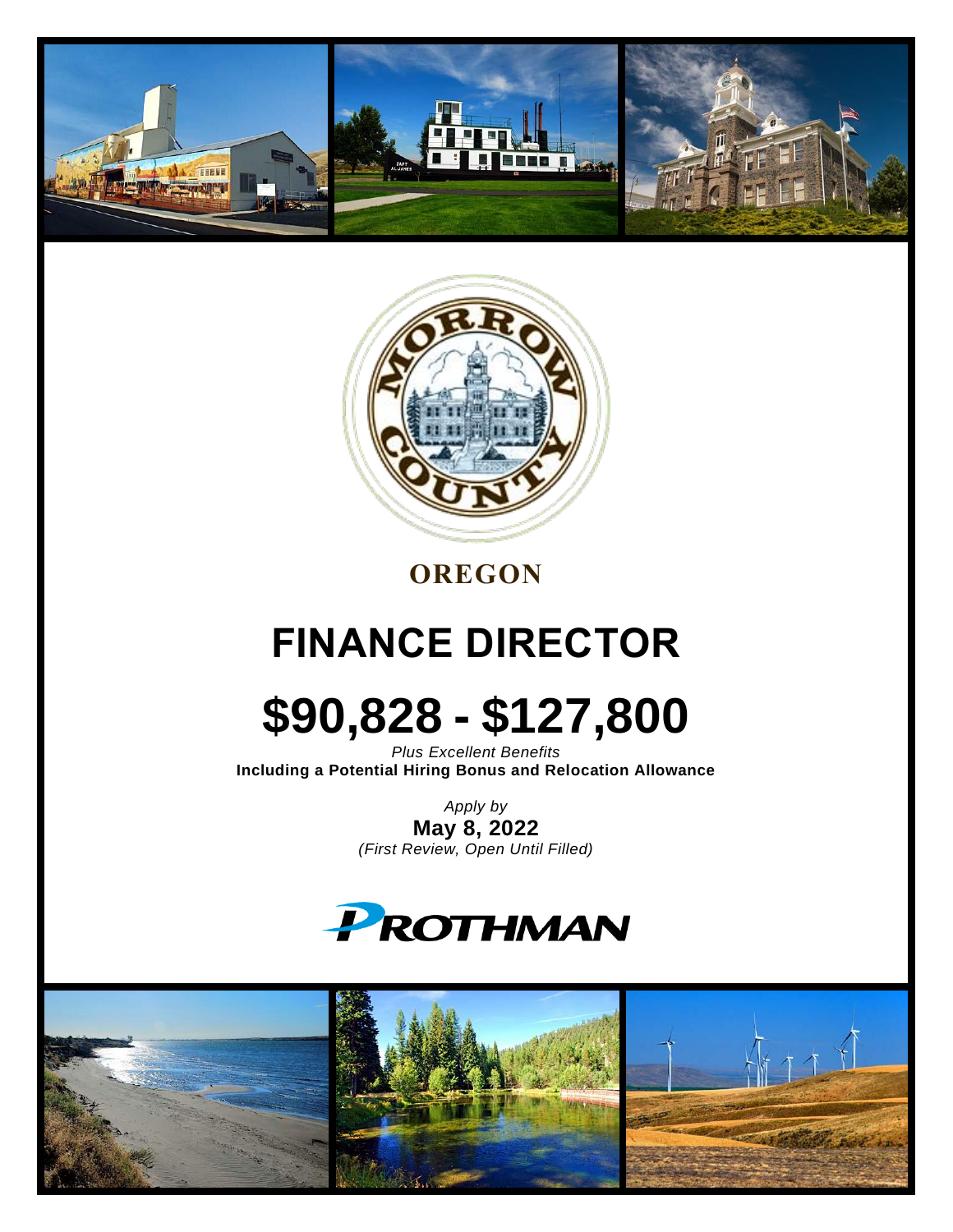#### **MORROW COUNTY**



Nestled in Northern Oregon along the Columbia River, Morrow County is a collective combination of natural agricultural lands, abundant recrea-

tional activities, and vast forest, mountain, and river views. With a total population of roughly 12,000, Morrow County covers 2,049 acres of land which encompasses five incorporated cities, 11 unincorporated communities, and a ghost town.

The largest city in Morrow County is the City of Boardman. With a population of roughly 4,400, Boardman is known for its agriculture, food processing, livestock, and recreation opportunities. Due to its location adjacent to the Columbia River, Boardman residents and visitors enjoy river views with public access to sandy beaches, large grass parks, walking trails, and water activities with boat access through the Boardman Marina. Also located in Boardman is the SAGE (Sustainable Agriculture and Energy) Center; an interactive visitor and museum center which highlights the sustainability of the agriculture and energy industry. The center provides hands on exhibits of technology used by local industries and farmers to demonstrate the process of farm to table.



Also located in Boardman is the Port of Morrow, which serves the community with four industrial parks and is prominently known as a food processing center. The Port of Morrow (Port) is the second largest Port (behind the Port of Portland) and is likely the largest single owner of vacant industrial land within the State of Oregon. The Port contributes to the economic competitiveness of Oregon and the United States by serving as the main point for freight distribution, export, and value-added production of agricultural products (grains, root vegetables, cattle, and milk/dairy products) that are primarily grown in Oregon, Washington, Idaho, Montana, and Wyoming.



Over the past several years, the Port of Morrow succeeded in diversifying the local/regional economy by accommodating state-of-the-art clean energy production facilities as well as high technology data centers. Economic sectors now served by the Port of Morrow include agriculture, food processing, livestock, transportation, warehousing, and freight distribution, information, advanced communications, energy, waste management, and recreation.

To the south of Boardman in the foothills of the Blue Mountains in central Morrow County, the County seat of Heppner offers small town living, affordable housing, a mild climate, and close access to outdoor activities. Locals enjoy recreation all year long, especially during the colder months when cross country skiing, snowshoeing, and snowmobiling are possible. The City's close proximity to the Umatilla National Forest and major Morrow County parks allow for activities to extend year-round to include hiking, golfing, fishing, camping, boating and more.

Just 33 miles south of Hepper is Morrow County's OHV (Off Highway Vehicles) Park, which offers visitors 9,000 acres of recreational wonderland. The Park offers multiple camp site areas, children's playgrounds, vast trails for quads, motorcycles and other off-road vehicles, fishing ponds, hiking trails, a golf area, mud pit, public shower and restroom areas, and on-site park staff. Other major Morrow County parks such as Cutsforth Park and Anson Wright Park also offer an abundance of RV camping locations, trail systems for hiking and off-roading, and many BBQ and picnic areas.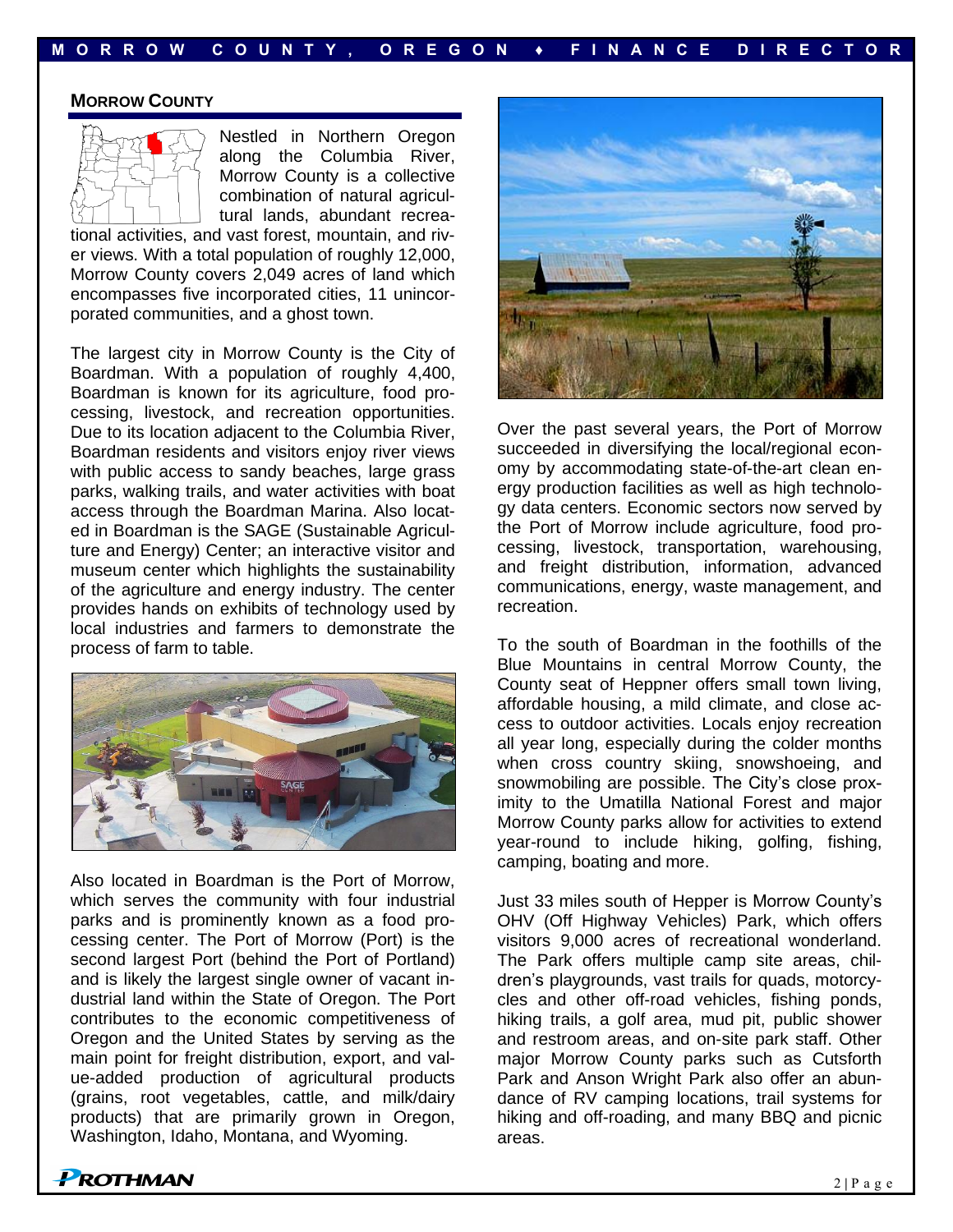#### **THE ORGANIZATION**

Operating from offices in the city and county seat, Heppner, Morrow County is governed by a threemember Board of Commissioners serving overlapping four-year terms. The Commissioners serve as the Executive Branch and perform legislative and quasi-judicial functions of the County. The Board of Commissioners is responsible for approving ordinances, adopting the County budget, setting standards for the use of County property, and appointing non-elected officials, boards, commissions, and committees. Morrow County employs approximately 125 FTEs and operates on a FY 21- 22 budget of approximately \$68 million including a Capital Improvement Project budget with over \$2 million for future buildings that include a new Circuit Court building and a Public Transit facility, and \$18,095 for the Columbia River Heritage Trail: A Community Millennium Trail. County departments include: Assessment & Tax, Clerk/Elections, County Administration, District Attorney, Fair Office, Finance, Human Resources, Justice Court, Juvenile Department, Planning, Public Health, Public Works, Sheriff, Surveyor, The Loop – Public Transit, Treasurer, and Veterans Services.

#### **THE POSITION**

Under the supervision of the County Administrator, the Finance Director supervises two FTEs and is responsible for the management, administration and supervision of the county's accounting system, budget preparation, property/liability insurance coverage, strategic financial planning, maintaining capital asset records, and grant administration. This position is responsible for municipal budgeting, accounting and finance and for performing complex and diverse activities involving organizational level initiatives, systems and performance. The Finance Director represents financial matters to the public, County Commissioners, County Administrator and other Elected Officials and Directors, and works in conjunction with the Human Resources Director with union bargaining, compensation and internal policies. This position is responsible for keeping accurate financial records, accounts payable, journal vouchers, budgeting, grant reporting, personnel service projections, fixed assets, year-end closing, audit reports and support a variety of other activities.

For a full job description, please view the attachment found [here.](https://www.prothman.com/JobFiles/2959/Finance%20Director%20Job%20Description%202022.pdf)



#### **OPPORTUNITIES & CHALLENGES**

**1.** This Morrow County's budget has grown from a \$38 million dollar budget in 2016/17 to a \$68 million dollar budget this FY, 2021/22. The County has a variety of revenue streams, such as Property Tax, Strategic Investment Programs, Columbia River Enterprise Zone, State and Federal Grants, Road Fund, CARES and ARPA dollars the past couple year.

**2.** The County has three county parks; Cutsforth, Anson Wright and the OHV (Off Highway Vehicle) Park. These parks are supported primarily with State Grant funding. The County also has a small airport that is supported by Federal dollars for maintenance and upgrades. The Finance Director will ensure compliance in reporting for the continued funding of these parks and the airport.

#### **IDEAL CANDIDATE PROFILE**

#### **Education and Experience:**

A bachelor's degree in accounting, finance, or similar field is required. Candidates must have three (3) to five (5) years of government accounting experience. Prior supervisory and leadership experience, or any combination of education and experience which provides the applicant with the desired skills, knowledge, and ability required to perform the job duties will be considered.

The ideal candidate will be a Certified Public Finance Officer or Certified Public Accountant. Candidates must have the ability to obtain and maintain a valid Oregon driver's license and an acceptable driving record. Candidates must also be bondable and successfully pass a criminal history and personal finance/credit check.